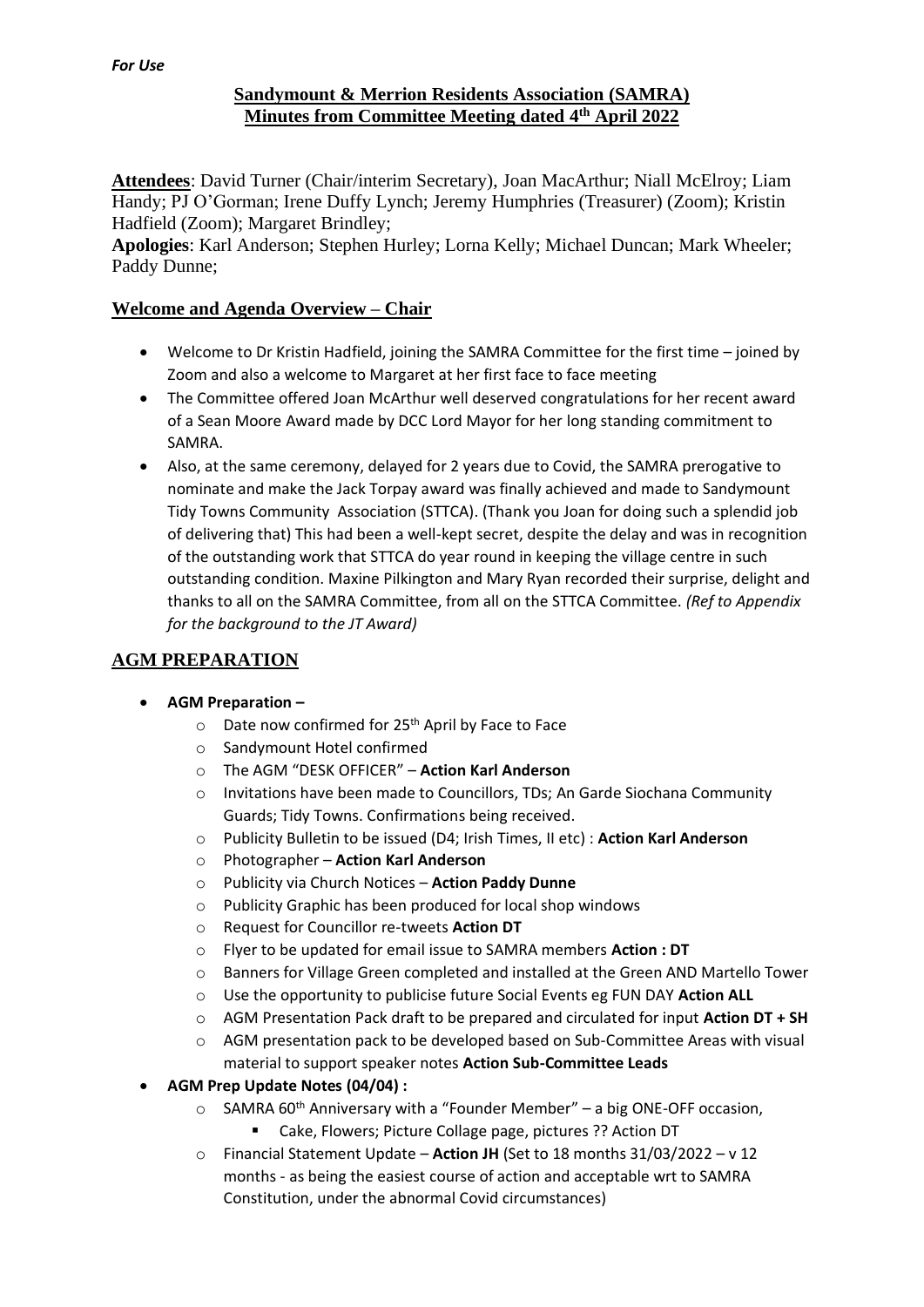- o Make sure that we are clear what SAMRA wants from the AGM PJOG
- o Utilise the "Forward" in the SAMRA response to the CDP as a key INPUT to the AGM pack - NMcE
- o Consider having a leaflet handout at the AGM reception desk : **Action Karl A**
- o Assistant needed for the Reception Desk (recording of names and details); possibility of a contactless payment mechanism ?? **Action DT/KA** – to discuss
- $\circ$  Request approval by AGM for a Committee increase from 15 to 25 to create space for the expanded work fronts and gaps within the Sub-Committees **Action DT**
- o Facilities needed at the Hotel : Roving Microphone; Flip Charts x 2; Screen Projector **Action : DT**
- o AGM Layout : Top Table : Focus down the number of presenters to DT/SH / ?? with the rest of the Committee on the front row ready and able to provide specialist input and do Q and As.

# **BY SUB-COMMITTEE**

#### **Community Sub-Committee – Coordinator tba**

- **Community FUN DAY** 
	- o SAMRA Project Manager confirmed to be Margaret Brindley, who is about to move into action, in support by Joan and other to be confirmed nominees. Offered to date : Liam Handy; Stephen Hurley; Paddy Dunne; Kristen Hadfield; Mark Wheeler)
	- o 22nd May 2-5pm has been booked with DCC Parks Department
	- o Stage, Sound System, Generator, Gazebo 3x3m all booked
	- o Arrangements to date :
		- Timetable draft (Joan MacArthur)
		- 2pm Music (SAMRA to arrange)
		- 2:45pm "Paw Patrol Dance Off" on stage (3 songs) with Jack Flash as MC for their performance only. "Brilliant Promotions" to provide the 3 songs
		- 3:05pm "Jack Flash" Magic Show on stage
		- Announcements to follow on races from stage,
		- Prize Giving + Music (SAMRA to finalise ACTS and timings)
		- Pat Hollingsworth & James from "PH Sound Systems 086 259 0601 [/pat@thesoundco.ie](mailto:/pat@thesoundco.ie)
		- Park gates open by 11:00am for PH Sound Systems to enter and load
		- DCC Assistant Area Community Officer Ronan O'Donnell; 01 222 3726; [ronan.odonnell@dublincity.ie](mailto:ronan.odonnell@dublincity.ie)
	- o 3<sup>rd</sup> Party Liability Insurance for SAMRA to be arranged. Previously paid by TT and now to resolved for the future **Action Margaret Brindley / Paddy Dunne**

## **Planning &Development Update : NMcE**

- **Sandymount Avenue Apartments –**
	- o SAMRA Submission of objection made and formal acknowledgement received from DCC
- **SDZ Boundaries**
	- $\circ$  Letter requesting clarification with respect to boundaries of the Nature Reserve and EU Habitats Directive has been sent to EPA, the National Parks and Wildlife Service. Acknowledgement has been received.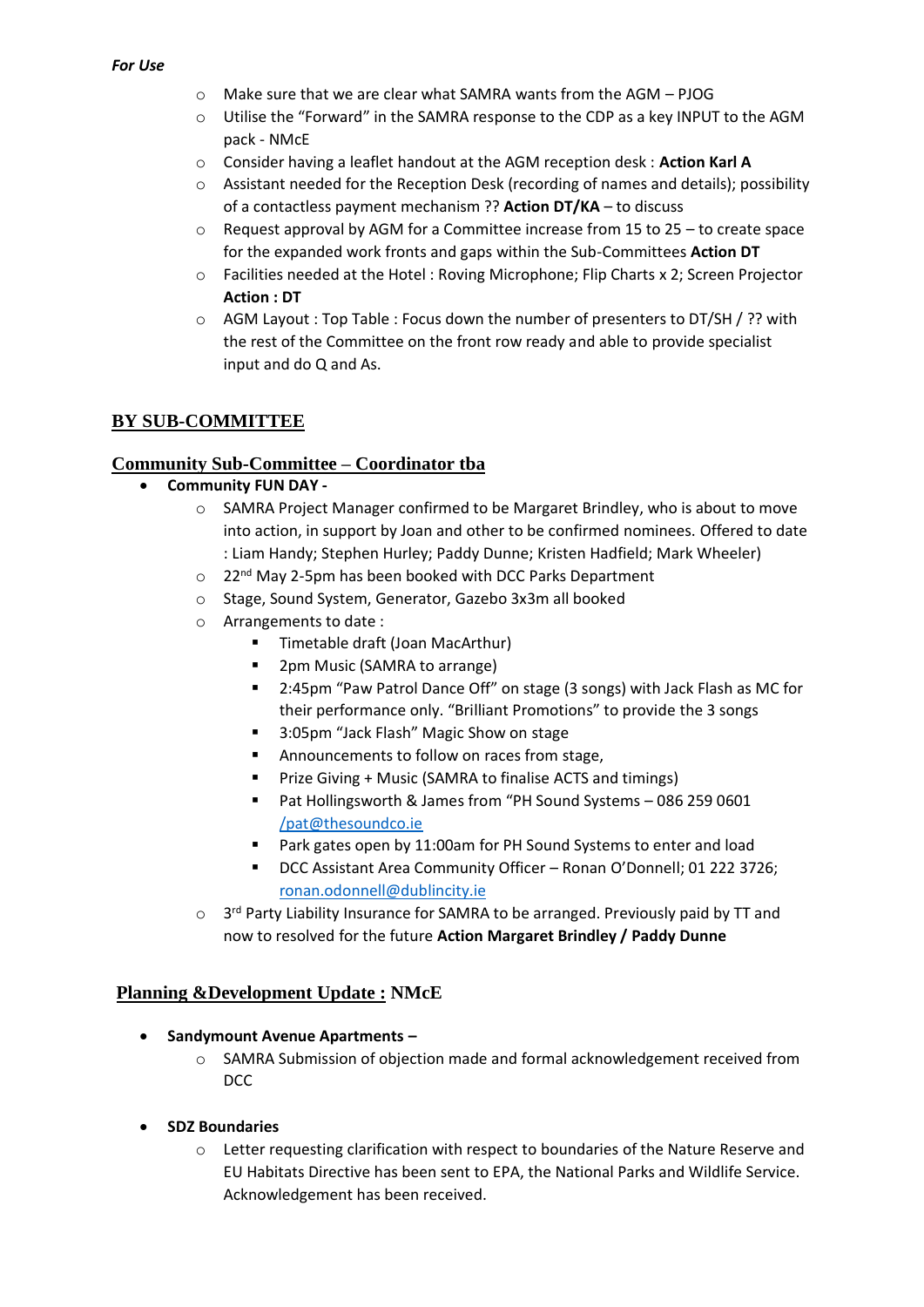- **Glass Bottle Site –**
	- o Phase 1 plans (600 units) have received formal approval
- **Dublin Port 3FM Expansion Plans -**
	- $\circ$  Further to SAMRA's submission to CEO Dublin Port 31st December, only an acknowledgement of receipt has been made from the adminstrator. There has been **NO RESPONSE**
	- o Lobbying continues with Irish Times etc **Action Karl A**
	- o The previously postponed Boat Tour (adverse weather) has been re-set to

Wednesday 13th April. **Action ALL interested parties to reply directly as per :**

- **Dublin Port Company would like to invite members from SAMRA to a one***hour guided tour of Dublin Port to meet with the 3FM Project Team, on board the St. Bridget, on Wednesday 13th April 2022 at 1430.*
- Whilst on board the St. Bridget please adhere to any COVID restrictions.
- **The tour will depart from Berth 18 (see attached map) beside the Tom Clarke** *Bridge (East Link). The Red Line Luas Point Village stop is a 2 /3 minute walk to Berth 18. Parking (if required) can be made available at Dublin Port Company's head office, Port Centre, Alexandra Road, D01 H4C6, (approx. 8 minutes' walk to / from the berth). Please indicate if you require parking. Walking from O'Connell bridge will take approximately 30mins.*
- *Please confirm if you wish to attend the tour by Monday 11th April 2022 by emailing [3fm@dublinport.ie](mailto:3fm@dublinport.ie)*
- *Further information on the 3FM Project is available on [www.dublinport3fm.ie](http://www.dublinport3fm.ie/) NOTED ATTENDEES TO DATE : Lorna Kelly; Karl Anderson; Niall McElroy; Irene Duffy Lynch; Margaret Brindley Action DT to forward to DPC, all others or changes to be direct to DPC*

# **Flood Risk Sub-Committee : SH**

- Formal Letter has been sent to DCC :
	- o Requesting expediting of the Phase 1 works
	- $\circ$  Requesting DCC to respond to the serious Public Health Hazard or raw sewage which occurs at each and every overflow event onto Sandymount Beach. The request is for DCC to facilitate a clean up on a limited area of affected beach 60x30 metres from the outfall with appropriate public health signage
	- o An acknowledgement has been returned by DCC CEO PA but **NO REPLY** has been received as yet

## **Transport and Access Sub-Committee – DT**

- **Pedestrianisation –**
	- $\circ$  SAMRA has offered to continue to work a collaboration with DCC to further improve what can be achieved
- **Strand Road Traffic –**
	- $\circ$  Despite the Strand Road traffic speed ramp controls and 24 hour HGV 5 axle ban, HGVs have returned in major numbers due to non-prosecution. Numerous letters of complaint received. Letter required to DCC and Councillors **Action : DT**

## **Heritage & Natural History Sub-Committee – No report available**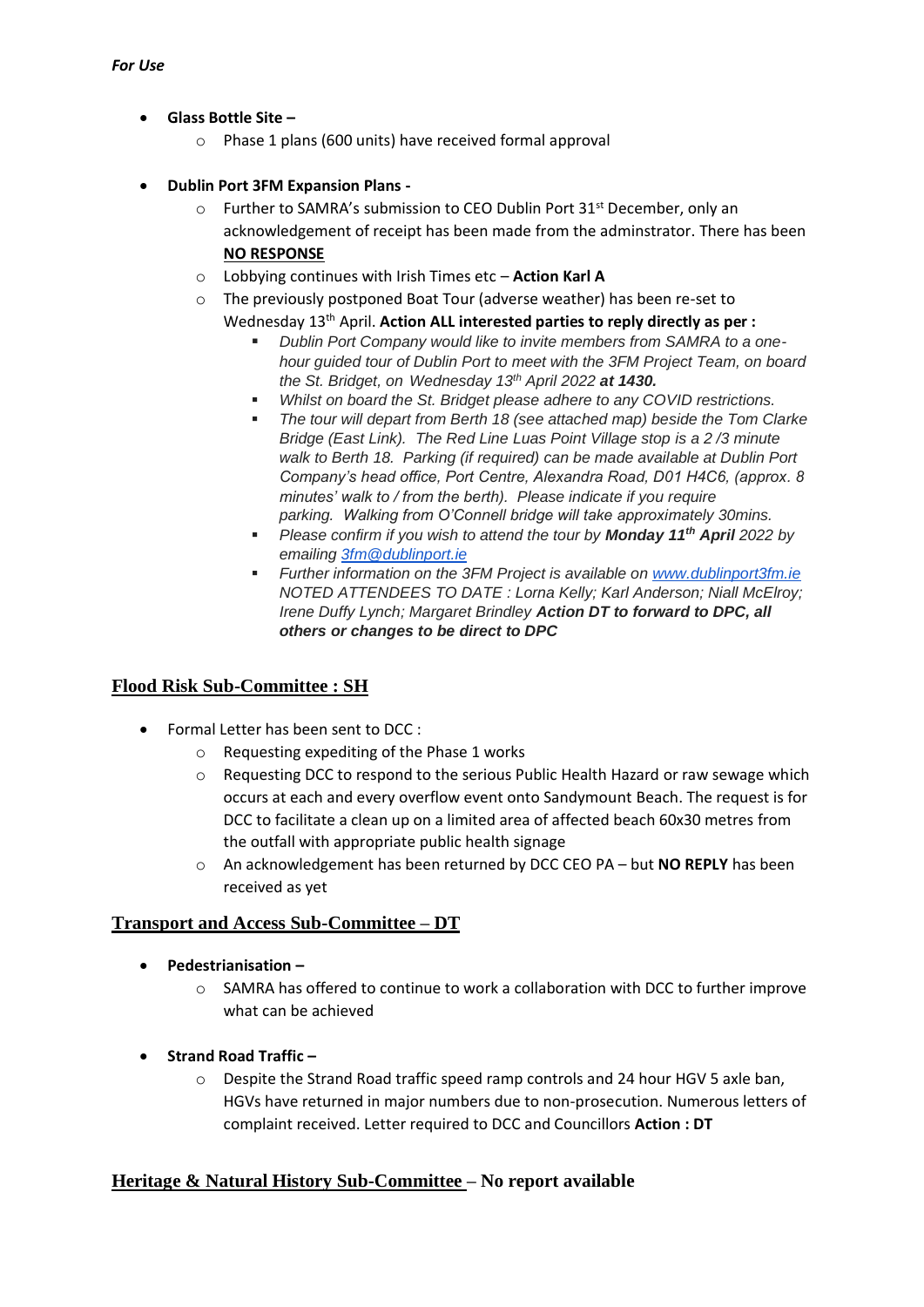# **Membership / PR/ Media /Secretarial Sub Committee – DT**

- Discussion of need to separate Membership from within this arrangement, to increase the available focus, with PJOG offering to take Coordination of Membership, forward. ACCEPTED
- Liam Handy offered to support the Membership Sub-Committee ACCEPTED
- There was no update of Membership data available at this meeting but will be provided for the AGM

### **Environment Sub-Committee – No Report Available**

- Jeremy Humphries offered to take a future Coordinator role. ACCEPTED and Sub-Committee proforma to be updated.
- Proposed that additional odour sensors are required to provide the objective data needed for future actions to combat the regular odours and emissions believed to be coming from the Raw Sewage treatment plant **Action : Future Agenda Item JH**

### **AOB**

- **AVIVA Community Fund** –entry was made by Mark Wheeler v Community Fun Day Expenses
- **Illegal Parking on pavements** was raised by Kirsten as a serious issue to be considered owing to the number of Sandymount pavements which are currently impassable to pedestrians and wheelchair users.
- This is now becoming a National issue and the 24th September is now set **:"About Make Way Day"** As a post meeting note :
	- o *One possibility for addressing the footpath parking would be to highlight the Disability Federation of Ireland and their work with Make Way Day [\(https://www.makewayday.com/about/](https://www.makewayday.com/about/) ) and other activities surrounding footpath parking. The high levels of footpath parking affect all Sandymount residents who walk, but particularly those with mobility issues, those pushing buggies, etc. If we don't want to alienate people parking illegally and antisocially on the footpath, perhaps just mentioning at the AGM that there are activities going on around Ireland and in Dublin to address this issue would be a 'light-touch' way to start.* **Action : Future Agenda Item DT**
- Consideration proposed (Kristin) to survey sampling SAMRA members ahead of AGM. **Action DT to follow-up with Kristin**
- **Post Meeting Action ALL Committee :** to consider and test the following draft survey and respond back

■ https://tcdecon.qualtrics.com/jfe/form/SV\_5vYshulpHFCzcLI

**AGREED DATE OF NEXT MEETING: Monday 9 th May 2022**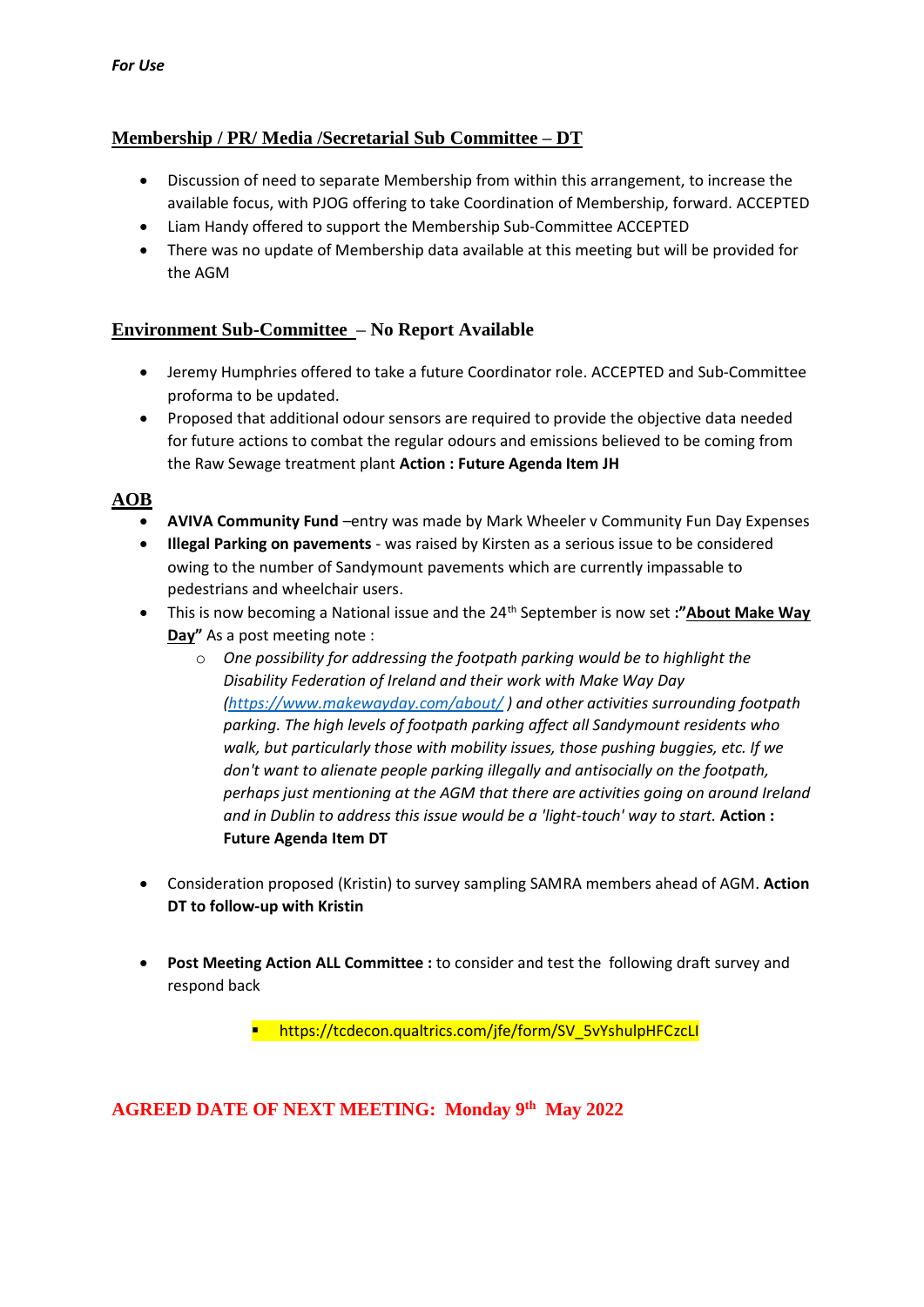#### *For Use*

#### APPENDIX

#### **WHO WAS JACK TORPAY**

- The late Jack Torpay was a founding member of SAMRA 60 years ago !
- He Championed the call "Save our Strand" which is as relevant today as it was then
- He was elected to Dublin City Council on that issue in 1967 and made many positive impacts

#### **WHAT IS THE CRITERIA FOR RECEIVING THE AWARD**

- SAMRA have been given the privilege of making the award in Jack Torpay's memory
- It is a special award and was first awarded in 2017
- The criteria for receiving the award is for long standing service and support for the community
- SAMRA Committee offered nominations for this award 2 years ago for 2019 BUT it was deferred due to Covid until now

#### **HISTORY OF THE AWARD**

• The award has always previously been made to individuals but on this occasion there was an overwhelming argument for it to be made to an organisation

#### **SELECTION OF WINNING NOMINATION 2019**

- They are entirely voluntary
- They are understated and quire unrecognised for the work that they do
- They contimuously carry out the work of beautifying Sandymount Village Centre
- Bedding plants, Leaf Clearing Litter clearing, drain unblocking etc etc
- The work that you see is supported by DCC but Sandymount Tidy Towns are responsible and the hand behind getting it done
- We are all very grateful to them for their hard unstinting work over manay years

**WHO WON IT IN 2022 ??**

# **SANDYMOUNT TIDY TOWNS COMMUNITY ASSOCIATION**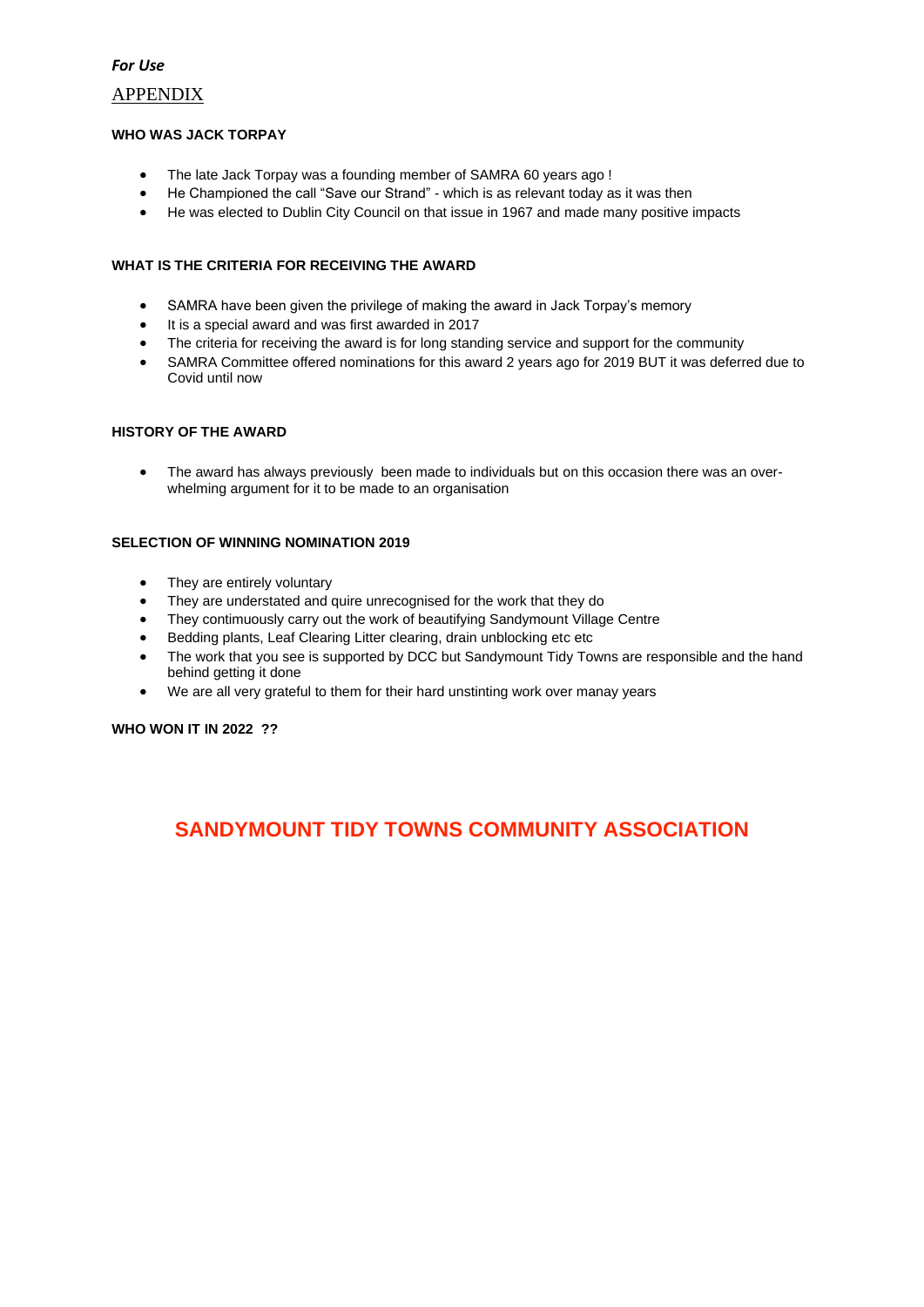|     | <b>SAMRA Actions Log</b>                         |                        |                                                                   |  |  |
|-----|--------------------------------------------------|------------------------|-------------------------------------------------------------------|--|--|
|     | No. Action                                       | <b>SAMRA</b>           | <b>Latest Status</b>                                              |  |  |
|     |                                                  | Lead                   |                                                                   |  |  |
|     | <b>New Actions from Latest Committee Meeting</b> |                        |                                                                   |  |  |
| 1.  | Follow-up on possibility of Survey               | DT/KH                  |                                                                   |  |  |
|     | Sampling ahead of AGM                            |                        |                                                                   |  |  |
| 2.  | Footpath parking discussion - future             | <b>KH</b>              |                                                                   |  |  |
|     | agenda item                                      |                        |                                                                   |  |  |
| 3.  | Odour detectors - future agenda item             | <b>JH</b>              |                                                                   |  |  |
| 4.  | <b>Strand Road Traffic letter to Councillors</b> | <b>DT</b>              |                                                                   |  |  |
| 5.  | Confirmation to DPC on Boat Trip for             | DT                     |                                                                   |  |  |
|     | noted names                                      |                        |                                                                   |  |  |
|     |                                                  | <b>Ongoing Actions</b> |                                                                   |  |  |
| 6.  | Glass Bottle Site - Point of Planning Legal      | NMcE/LK                |                                                                   |  |  |
|     | clarification required                           |                        |                                                                   |  |  |
| 7.  | Dublin Democratic Planning Alliance              | LK                     |                                                                   |  |  |
|     | $(DDPA)$ –                                       |                        |                                                                   |  |  |
|     | a.  Request for map of SAMRA                     |                        |                                                                   |  |  |
|     | physical boundaries required                     |                        |                                                                   |  |  |
|     |                                                  |                        |                                                                   |  |  |
| 8.  | Flood Risk next steps to expedite DCC to         | <b>SH</b>              | As per DCC position paper                                         |  |  |
|     | initiate phase 1 construction and Phase 2        |                        |                                                                   |  |  |
|     | planning                                         |                        |                                                                   |  |  |
| 9.  | <b>AGM</b> Preparation                           | DT/Various             | As per minutes 7 <sup>th</sup> March onwards                      |  |  |
| 10. | Community FUN DAY - support actions              | Various                | As per minutes 7 <sup>th</sup> March onwards                      |  |  |
| 11. | <b>Public Liability Insurance</b>                | <b>PD</b>              | TT has previously paid for SAMRA + liabilities and this to be re- |  |  |
|     |                                                  |                        | quoted, re-set for 2022 and the future provision                  |  |  |
| 12. | <b>SAMRA Green Notice Board update</b>           | Tba                    |                                                                   |  |  |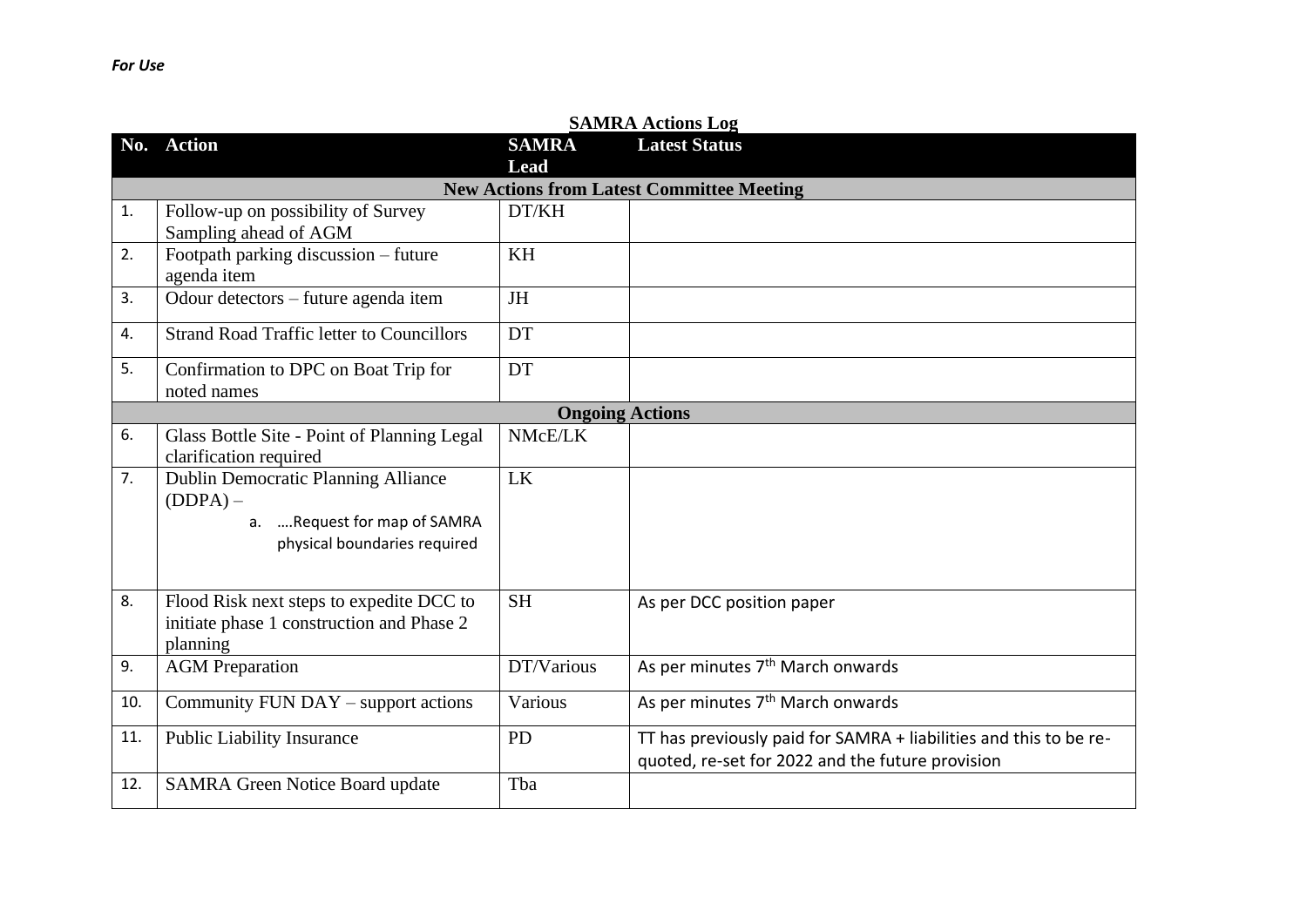|     | No. Action                                                                                                                                                                                                                                                                                                                                                                                                                                                                                                                                                                                                                                 | <b>SAMRA</b>           | <b>Latest Status</b> |
|-----|--------------------------------------------------------------------------------------------------------------------------------------------------------------------------------------------------------------------------------------------------------------------------------------------------------------------------------------------------------------------------------------------------------------------------------------------------------------------------------------------------------------------------------------------------------------------------------------------------------------------------------------------|------------------------|----------------------|
| 13. | Membership report $-$ clean up of listing                                                                                                                                                                                                                                                                                                                                                                                                                                                                                                                                                                                                  | <b>Lead</b><br>DT/JMcA |                      |
| 14. | Dublin Port 3FM : Media publication of<br>SAMRA 31 <sup>st</sup> submission                                                                                                                                                                                                                                                                                                                                                                                                                                                                                                                                                                | DT                     |                      |
| 15. | Dublin Port 3FM Boat Tour                                                                                                                                                                                                                                                                                                                                                                                                                                                                                                                                                                                                                  | DT                     |                      |
| 16. | <b>AGM</b> Prep<br>Presentation Pack Action tba<br>Membership report update - in hand<br><b>Action DT</b><br>Financial statement update Action JH<br>Publicity Banners - Action DT<br>Invitees to include Councillors, TDs;<br><b>AGS - Action DT</b><br>Publicity via Social Media FB and<br>Twitter - Action: DT<br>Also to request Councillors for re-<br>tweets: Action DT<br>Publicity via D4 News: Action DT<br>Church notices were proposed :<br><b>Action PD</b><br>Individual Committee position for<br>$\bullet$<br>2022 - Action : ALL to consider their<br>position as per the emailed 3<br>questions responding back to Chair |                        |                      |
| 17. | Establish case for SAMRA backing to<br>Ivana Bacik Dublin Bay Bill                                                                                                                                                                                                                                                                                                                                                                                                                                                                                                                                                                         | Dave T                 |                      |
| 18. | Establish a Chair/Lead of Dublin Port 3FM<br>sub-committee                                                                                                                                                                                                                                                                                                                                                                                                                                                                                                                                                                                 | <b>DaveT</b>           |                      |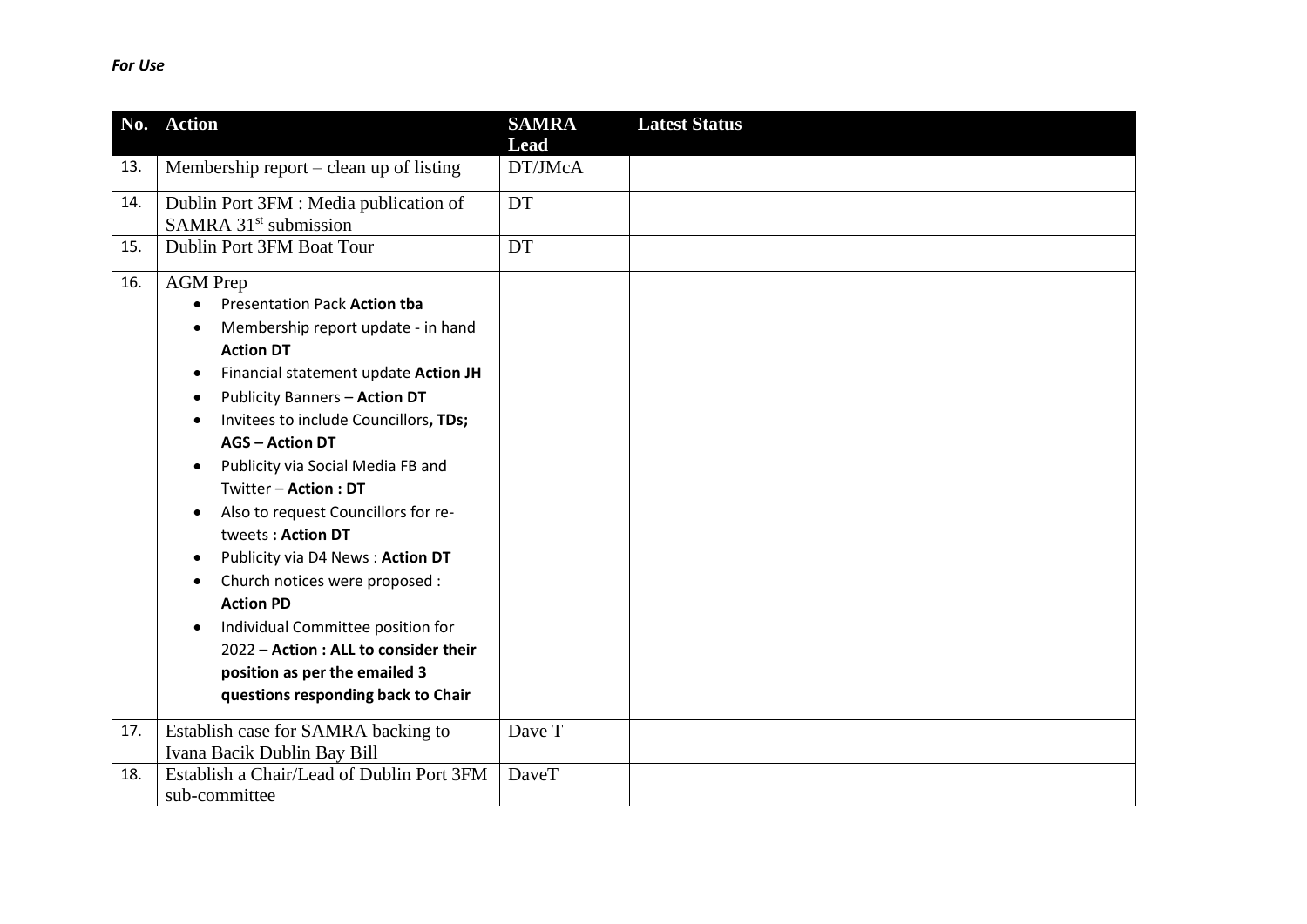| No. | <b>Action</b>                               | <b>SAMRA</b><br><b>Lead</b> | <b>Latest Status</b>                                            |
|-----|---------------------------------------------|-----------------------------|-----------------------------------------------------------------|
| 19. | Establish Update SAMRA position paper       | Stephen                     |                                                                 |
|     | to Pedestrianisation Report                 | Hurley                      |                                                                 |
| 20. | Beach erosion and sewage incident -         | <b>DT</b>                   |                                                                 |
|     | forward plan required for public health     |                             |                                                                 |
|     | hazard events                               |                             |                                                                 |
| 21. | DD Alliance – re-zoning list to be sought   | <b>NMcE</b>                 |                                                                 |
|     | from Councillors                            |                             |                                                                 |
| 22. | D4 Newsletter article                       | tba                         |                                                                 |
| 23. | Proposal as a future action to engage local | tba                         |                                                                 |
|     | schools for a new SAMRA LOGO Action         |                             |                                                                 |
|     | supported but post AGM2022                  |                             |                                                                 |
| 24. | Post Meeting request – to send Committee    | <b>ALL</b>                  |                                                                 |
|     | Member photo (as required) for updating     |                             |                                                                 |
|     | of website Committee details                |                             |                                                                 |
| 25. | Architectural Heritage                      | <b>NMcE</b>                 | Facilitation of Sandymount survey                               |
|     |                                             |                             |                                                                 |
| 26. | Merchants Archway - Planning                | <b>IDL</b>                  | To review and recommend options available to SAMRA to           |
|     | Application                                 |                             | support planning objection                                      |
| 27. | Cycle route                                 | NMcE / DT                   | Write a position paper which addresses the Strand Road traffic  |
|     |                                             |                             | whilst incorporating the Off-Road solution, combined with Flood |
|     |                                             |                             | Defence needs                                                   |
| 28. | SAMRA Logo for use on letter heads -        | DT                          | Action transferred following EL departure from committee        |
|     | develop options around the Village green    |                             |                                                                 |
|     | and circulate committee $(8/12)$            |                             |                                                                 |
| 29. | Pembroke Quarter - establish Sub-           | <b>NMcE</b>                 |                                                                 |
| 30. | Committee                                   |                             |                                                                 |
|     | <b>Membership Data Gaps</b>                 | <b>JMcA/DT</b>              |                                                                 |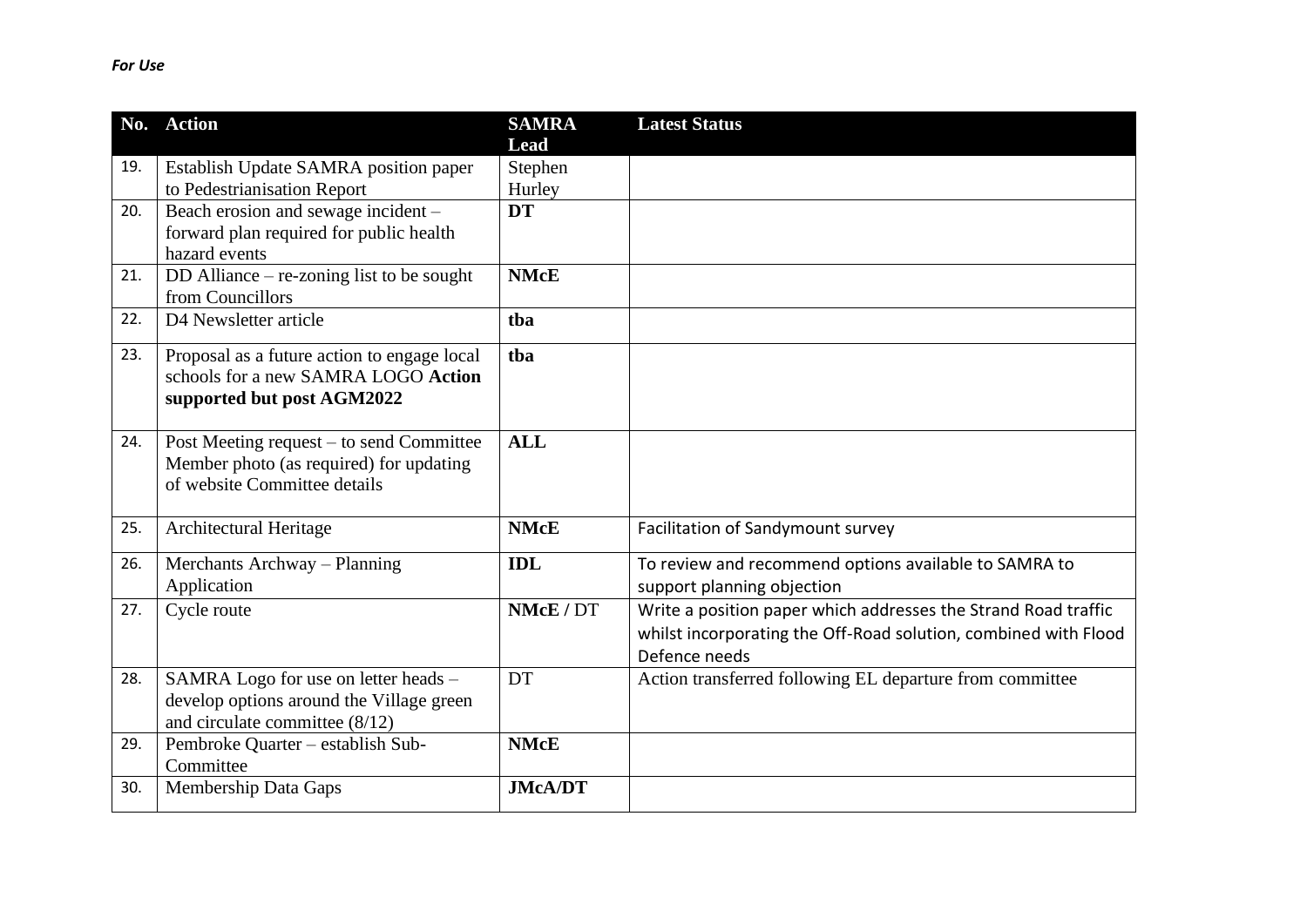|     | No. Action                                                              | <b>SAMRA</b><br>Lead      | <b>Latest Status</b>                                                                                 |
|-----|-------------------------------------------------------------------------|---------------------------|------------------------------------------------------------------------------------------------------|
| 31. | DCC Dev Plan – biosphere protection                                     | LK                        | Will request support if needed in drafting                                                           |
| 32. | Sandymount VDS Village Project<br>Programme                             | DT/NMcE                   | To meet with DL and establish a way forwards                                                         |
| 33. | PA – YMCA sale application                                              | NMcE/EL/LK                | Establish status and consider SAMRA steps                                                            |
| 34. | Secretarial Role candidates - Resource a<br>Secretary for SAMRA         | <b>DT</b>                 | Ongoing                                                                                              |
| 35. | Cycle route - Success/Failure Criteria                                  | DT/NmcE                   | Pending High Court Decision                                                                          |
| 36. | Communication &Media Needs of<br>SAMRA (28/09)                          | DT/ALL                    | Agenda item                                                                                          |
| 37. | Constitution Update (09/11)                                             | DT/ALL                    | Agenda item                                                                                          |
| 38. | Dublin Port Development Plan - reclaim<br>land proposal by DP $(08/12)$ | LK/EL                     | Circulation of a proposed letter to Committee                                                        |
| 39. | Write to owner of Martello Tower<br>requesting visit for SAMRA          | DT / local<br>councillors | Update provided by Dermot Lacey w/c 8 June.                                                          |
| 40. | <b>Engagement regarding Poolbeg Incinerator</b>                         | <b>TBC</b>                | No progress to report. Potential future actions: EPA meeting /<br>review Notifiable Incidents report |
| 41. | Contact Martello Tower owner to explore<br>future plans                 | SH/DT                     | Outstanding action, awaiting progress report from Councillors                                        |
|     |                                                                         |                           | Completed Actions (to be refreshed and deleted monthly)                                              |
| 42. | Sean Moore Awards attendance                                            | DT                        |                                                                                                      |
| 43. | <b>AVIVA Community Fund</b>                                             | DT                        | Forward the previous SAMRA template + AVIVA protocol                                                 |
| 44. | <b>AVIVA Community Fund</b>                                             | <b>MW</b>                 | To submit for 2022 - FUN DAY a good opportunity                                                      |
| 45. | <b>CDP</b> Completion                                                   | $NMcE + DT$               | <b>Adjustments and Submission</b>                                                                    |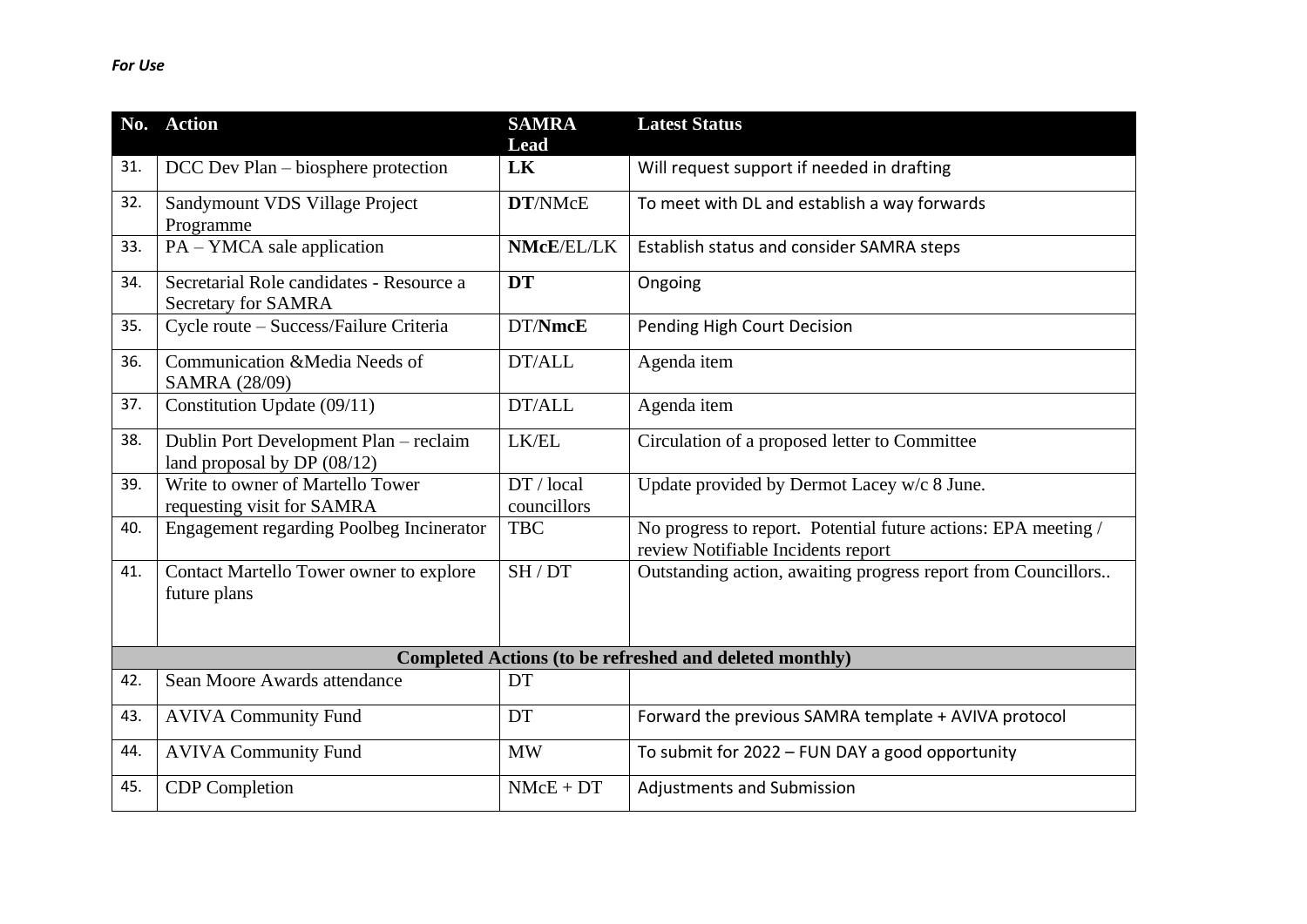|     | No. Action                                                       | <b>SAMRA</b>   | <b>Latest Status</b>                                        |
|-----|------------------------------------------------------------------|----------------|-------------------------------------------------------------|
|     |                                                                  | Lead           |                                                             |
| 46. | Pedestrianisation                                                | DT/SH          | Working Group to develop a formula in conjunction with DCC  |
|     |                                                                  |                | for the optimum way forward, based on Trial, DCC Report and |
|     |                                                                  |                | Consultation                                                |
| 47. | Recirculation of Pedestrianisation report                        | DT             |                                                             |
| 48. | <b>Strand Road Traffic Calming - request</b><br>details from DCC | DT             |                                                             |
| 49. | <b>CDP Working Groups Coordination</b>                           | $NMcE +$       |                                                             |
|     |                                                                  | <b>Members</b> |                                                             |
| 50. | <b>SAMRA Strategy development</b>                                | PJOG/DT/EL     | Ongoing sub-committee support                               |
| 51. | Paypal Due-Dilligence                                            | <b>DT</b>      | Ongoing                                                     |
| 52. | <b>Comment on Strategy Sub-Committee</b>                         | <b>ALL</b>     |                                                             |
|     | Draft to PJ                                                      |                |                                                             |
| 53. | CDP - Set up sub-committee                                       | <b>NMcE</b>    |                                                             |
| 54. | <b>Treasurer Handover Meeting</b>                                | DT/JMcA/JH     | Ongoing                                                     |
| 55. | Graphic to the MACE electronic notice                            | DaveT / Mark   |                                                             |
|     | board                                                            | Wheeler        |                                                             |
| 56. | Dublin Port 3FM Major Infrastructure                             | NMcE/          |                                                             |
|     | Project – SAMRA input by $31st$ December                         |                |                                                             |
| 57. | $AGS$ – to with and coordinate a WhatsApp                        | MW/DT          |                                                             |
|     | Group and find ways eg AGM / Newsletter                          |                |                                                             |
|     | exchanges to strengthen linkages to AGS                          |                |                                                             |
| 58. | <b>Circulation of Membership Report</b>                          | Dave T         |                                                             |
|     | Dublin Port 3FM - Response of Position                           | Dave T/TBA     |                                                             |
|     | Paper by 31st December                                           |                |                                                             |
| 59. | Tesco development query                                          | <b>NMcE</b>    |                                                             |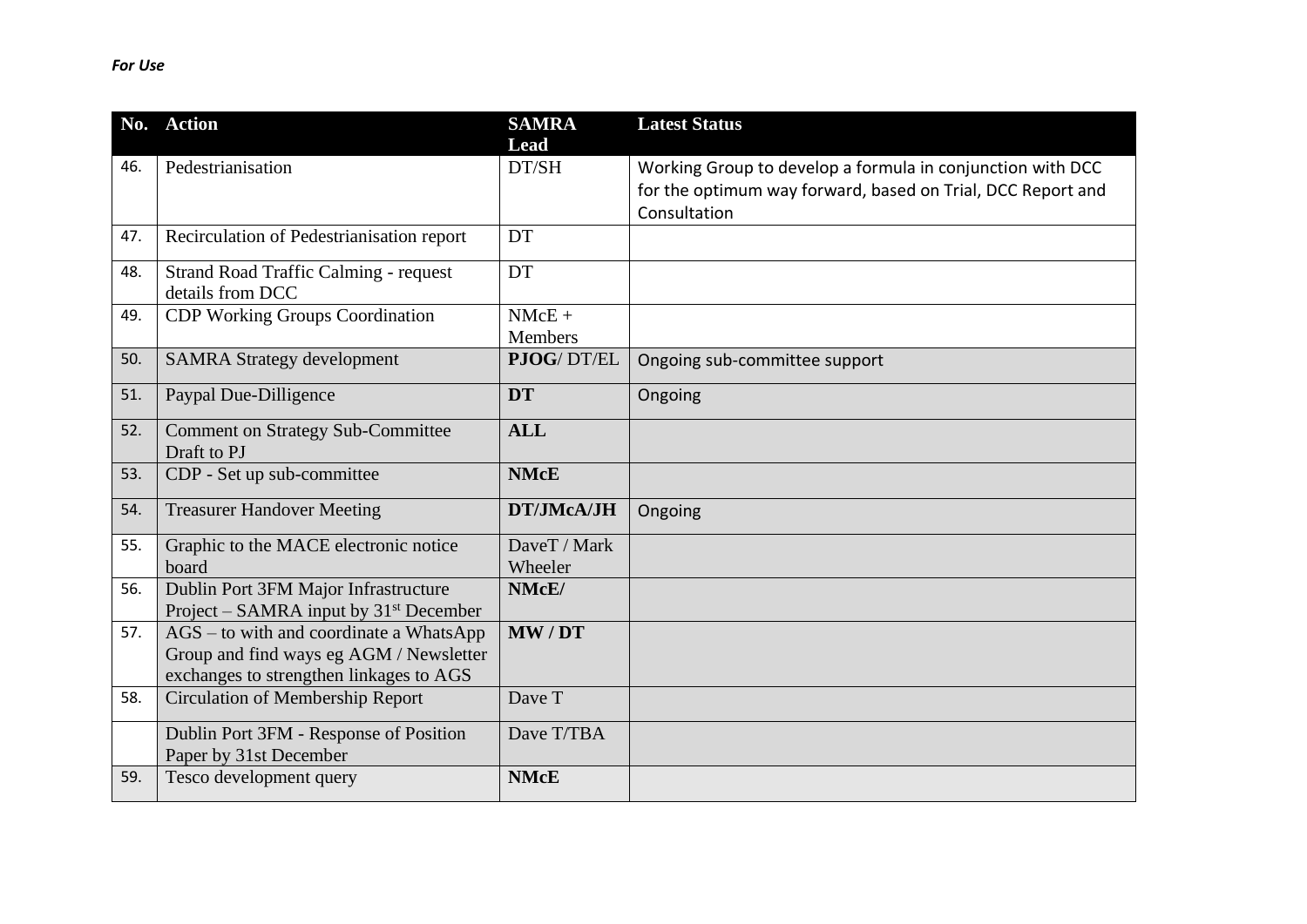| No. | <b>Action</b>                                                                                                                  | <b>SAMRA</b><br>Lead | <b>Latest Status</b>                                                                                                                                                                                                                                         |
|-----|--------------------------------------------------------------------------------------------------------------------------------|----------------------|--------------------------------------------------------------------------------------------------------------------------------------------------------------------------------------------------------------------------------------------------------------|
| 60. | Strategic Housing development (SHD)<br>(08/12)                                                                                 | <b>NMcE</b>          | Discussion concluded that SAMRA had concerns regarding SHD<br>attitude to SDZs & ABP. This has been relayed verbally by LK<br>and it is expected that ERA will update their document, re-<br>forward and SAMRA will then formally endorse.<br><b>PENDING</b> |
| 61. | PA - Sandymount Avenue                                                                                                         | NmcE/EL/LK           | With ABP - Monitor                                                                                                                                                                                                                                           |
| 62. | Summer social                                                                                                                  | tba                  |                                                                                                                                                                                                                                                              |
| 63. | Climate Action Plan/Flood Risk Agenda<br>Item to be set to establish SAMRA's<br>formal position to Professor Ray Bates<br>work | <b>DT</b>            |                                                                                                                                                                                                                                                              |
| 64. | Pembroke Quarter                                                                                                               | <b>NMcE</b>          | Re-establish communication updates as a registered<br>consultation member                                                                                                                                                                                    |
| 65. | <b>Dublin Development Planning Alliance</b>                                                                                    | <b>NMcE</b>          | Letter confirming SAMRA                                                                                                                                                                                                                                      |
| 66. | Flood Defence work and SAMRA's<br>position                                                                                     | <b>NMcE/DT</b>       | <b>Position Paper for SAMRA</b>                                                                                                                                                                                                                              |
| 67. | <b>CGLC</b> Grant candidates                                                                                                   | <b>DT/ALL</b>        | Eligible $27th$ September – $31st$ October                                                                                                                                                                                                                   |
| 68. | <b>Strand Beach Pollution Incident</b>                                                                                         | <b>SH</b>            | Response to DCC letter                                                                                                                                                                                                                                       |
| 69. | Issue Membership Report dated 30 <sup>th</sup> June                                                                            | <b>DT</b>            |                                                                                                                                                                                                                                                              |
| 70. | Issue Membership Report dated 30 <sup>th</sup> June                                                                            | <b>DT</b>            |                                                                                                                                                                                                                                                              |
| 71. | <b>Pedestrianisation Trial</b>                                                                                                 | <b>DT</b>            | Update email to members                                                                                                                                                                                                                                      |
| 72. | Architectural Heritage – establish process<br>for protecting                                                                   | <b>NMcE</b>          |                                                                                                                                                                                                                                                              |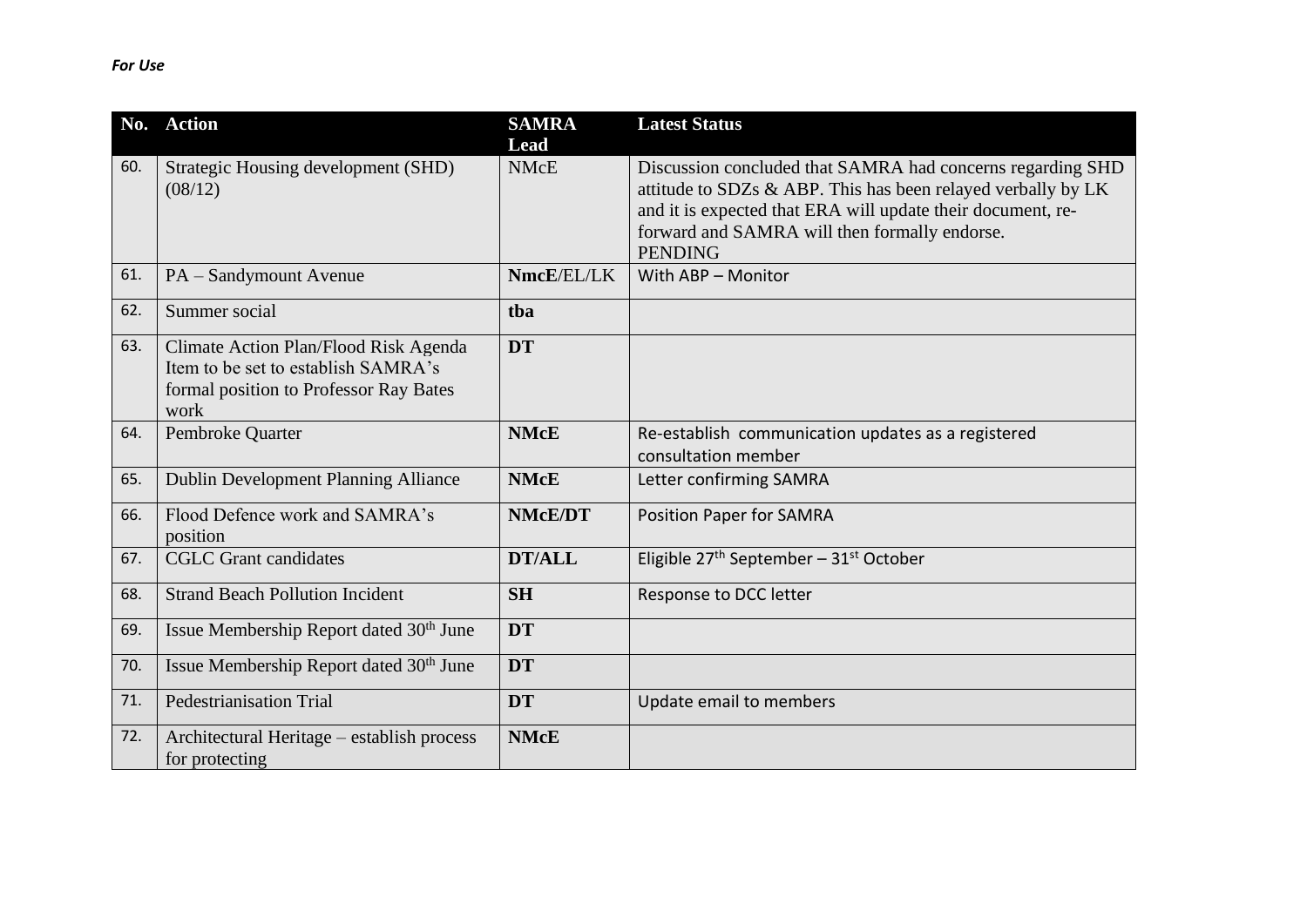| No. | <b>Action</b>                                                                                     | <b>SAMRA</b><br><b>Lead</b> | <b>Latest Status</b>                                                                                                                                                                                                                                                                                                                                                     |
|-----|---------------------------------------------------------------------------------------------------|-----------------------------|--------------------------------------------------------------------------------------------------------------------------------------------------------------------------------------------------------------------------------------------------------------------------------------------------------------------------------------------------------------------------|
| 73. | Sandymount Beach Raw Sewage Beach                                                                 | <b>DT</b>                   |                                                                                                                                                                                                                                                                                                                                                                          |
|     | Erosion – Letter to DCC requesting actions<br>to resolve                                          |                             |                                                                                                                                                                                                                                                                                                                                                                          |
| 74. | Ray Bates presentation to be forwarded<br>across SAMRA Committee                                  | <b>DT</b>                   |                                                                                                                                                                                                                                                                                                                                                                          |
| 75. | Weedkiller Useage - Letter to DCC                                                                 | LK                          |                                                                                                                                                                                                                                                                                                                                                                          |
| 76. | Letter to DCC requesting addition cycle<br>parking pods                                           | <b>DT</b>                   | Completed                                                                                                                                                                                                                                                                                                                                                                |
| 77. | Letter to DCC regarding incorporation of<br>actions with regards to Pedestrianisation<br>concerns | <b>DT</b>                   | Completed                                                                                                                                                                                                                                                                                                                                                                |
| 78. | $CDP - Red Lines$ to be drafted                                                                   | LK                          | Completed                                                                                                                                                                                                                                                                                                                                                                |
|     | City Development Plan – Early<br>Engagement                                                       | NMcE/LK                     | Completed                                                                                                                                                                                                                                                                                                                                                                |
| 79. | <b>Membership Status</b>                                                                          | <b>DT</b>                   | To seek endorsement from SAMRA Committee for the<br>Membership Rules and Protocol and seek active support for<br>ongoing actions                                                                                                                                                                                                                                         |
| 80. | $PA$ – Incinerator                                                                                | <b>DT</b>                   | Draft letter for Observation - time barred - unable to address<br>due to lack of resource                                                                                                                                                                                                                                                                                |
| 81. | $PA$ – Incinerator                                                                                | <b>DT</b>                   | Letter to EPA - time barred, unable to address due to lack of<br>resource                                                                                                                                                                                                                                                                                                |
| 82. | Research upcoming Dublin City<br>Development Plan to understand topics and<br>timescales          | <b>EL</b>                   | EL spoke with DCC (Sharon Vinci) on 11/2 and the City<br>Development plan 2022 goes through 4 phases, some are open to<br>the public / groups for comments, each window for submissions<br>is 4-8 weeks depending on the phase.<br>Phase 1 Expected August 2020: "Issues" - Public invited to<br>submit Issues - will be advertised in the media.<br>Phase 2 - Pre Draft |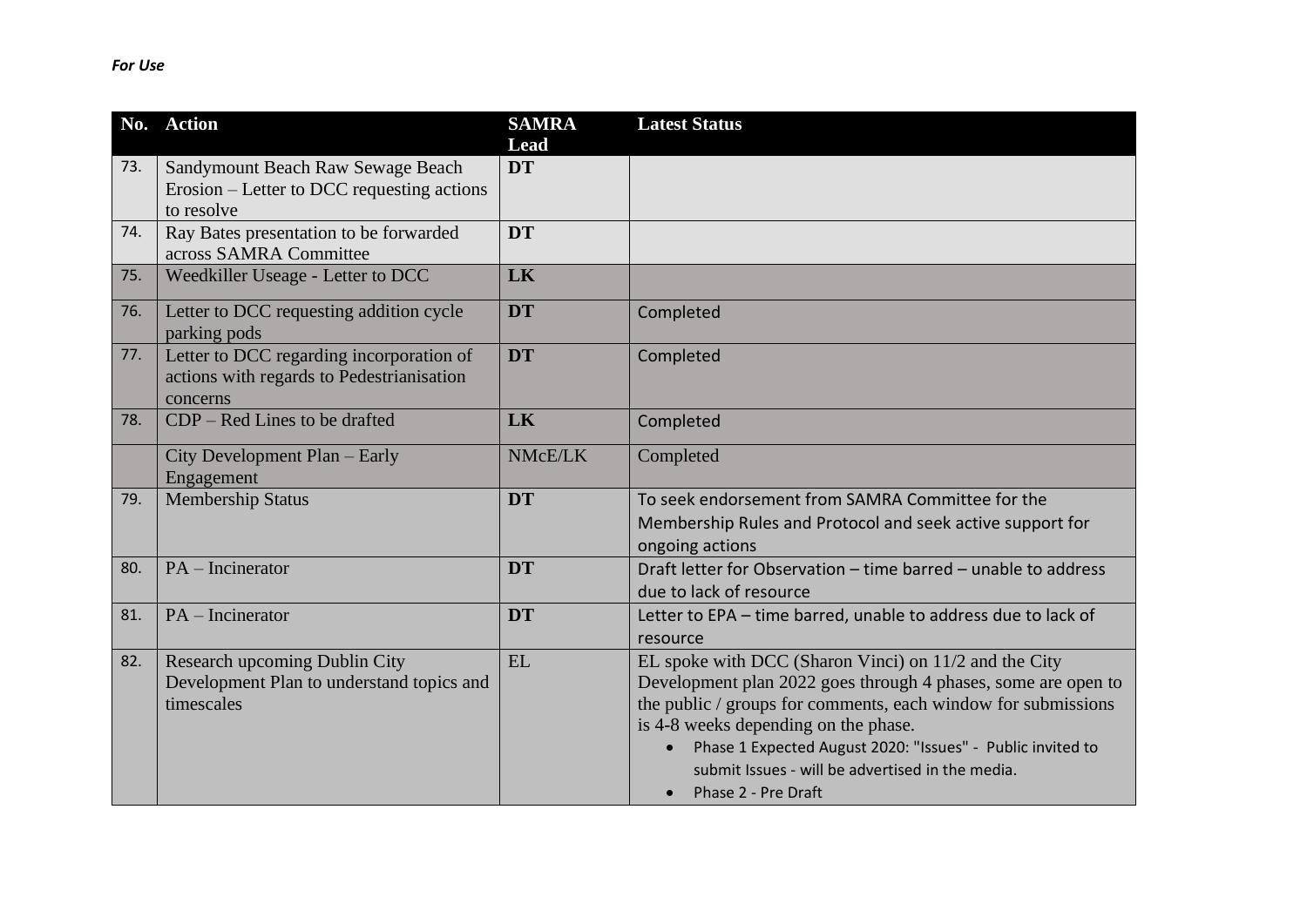|     | No. Action                                                                                             | <b>SAMRA</b><br>Lead | <b>Latest Status</b>                                                                                                                                        |
|-----|--------------------------------------------------------------------------------------------------------|----------------------|-------------------------------------------------------------------------------------------------------------------------------------------------------------|
|     |                                                                                                        |                      | Phase 3 - Draft<br>$\bullet$                                                                                                                                |
|     |                                                                                                        |                      | Phase 4 - Material amendments                                                                                                                               |
| 83. | PA - Poolbeg Glass Bottle Site                                                                         | <b>SH</b>            | To establish status of current actions and advise SAMRA steps                                                                                               |
| 84. | <b>Litter Proliferation at Strand Green</b>                                                            | <b>IDL</b>           | Letter + photo to 5x Pembroke Councillors - requesting action                                                                                               |
| 85. | <b>Treasurer Successor</b>                                                                             | <b>DT</b>            |                                                                                                                                                             |
| 86. | <b>Treasurer Hand-Over Statement</b>                                                                   | <b>JMcA</b>          |                                                                                                                                                             |
| 87. | Membership Report - May                                                                                | <b>DT</b>            |                                                                                                                                                             |
| 88. | <b>Summer Newsletter</b>                                                                               | DT/EL/PJOG           |                                                                                                                                                             |
| 89. | PA – St John's Church Hall                                                                             | NmcE/EL/LK           | Supportive but to write to DCC and seek conditions                                                                                                          |
| 90. | <b>Cycle Route – Consultation Process Paper</b><br>$(M$ Flynn $)$                                      | <b>NME</b>           | To circulate copy requesting SAMRA support                                                                                                                  |
| 91. | <b>Pedestrianisation Proposal</b>                                                                      | <b>DT/ALL</b>        | To establish SAMRA Committee position on proposal.<br>COMPLETED : 7 For; 2 Against; 1 x Abstention                                                          |
| 92. | Pedestrianisation Proposal - Draft Letter                                                              | <b>SH</b>            | <b>RCVD &amp; CLOSED</b>                                                                                                                                    |
| 93. | Membership registration & clean-up; 2<br>actions 15/02                                                 | DT                   |                                                                                                                                                             |
| 94. | Clarify status on AVIVA grant and<br>potential SAMRA alternative funding<br>needs $(09/11)$            | DT                   | Hon Sec-AVIVA Stadium Community Committee : "Fund has<br>agreed to provisionally award you a grant of €2,300 towards IT<br>project: database and archive. " |
| 95. | Push for container removal on Sandymount<br>Strand, improve general state of disrepair<br>of promenade | DT                   | Covered in detail with pictorial evidence Councillors meeting in<br>September 2019<br><b>CLOSED</b>                                                         |